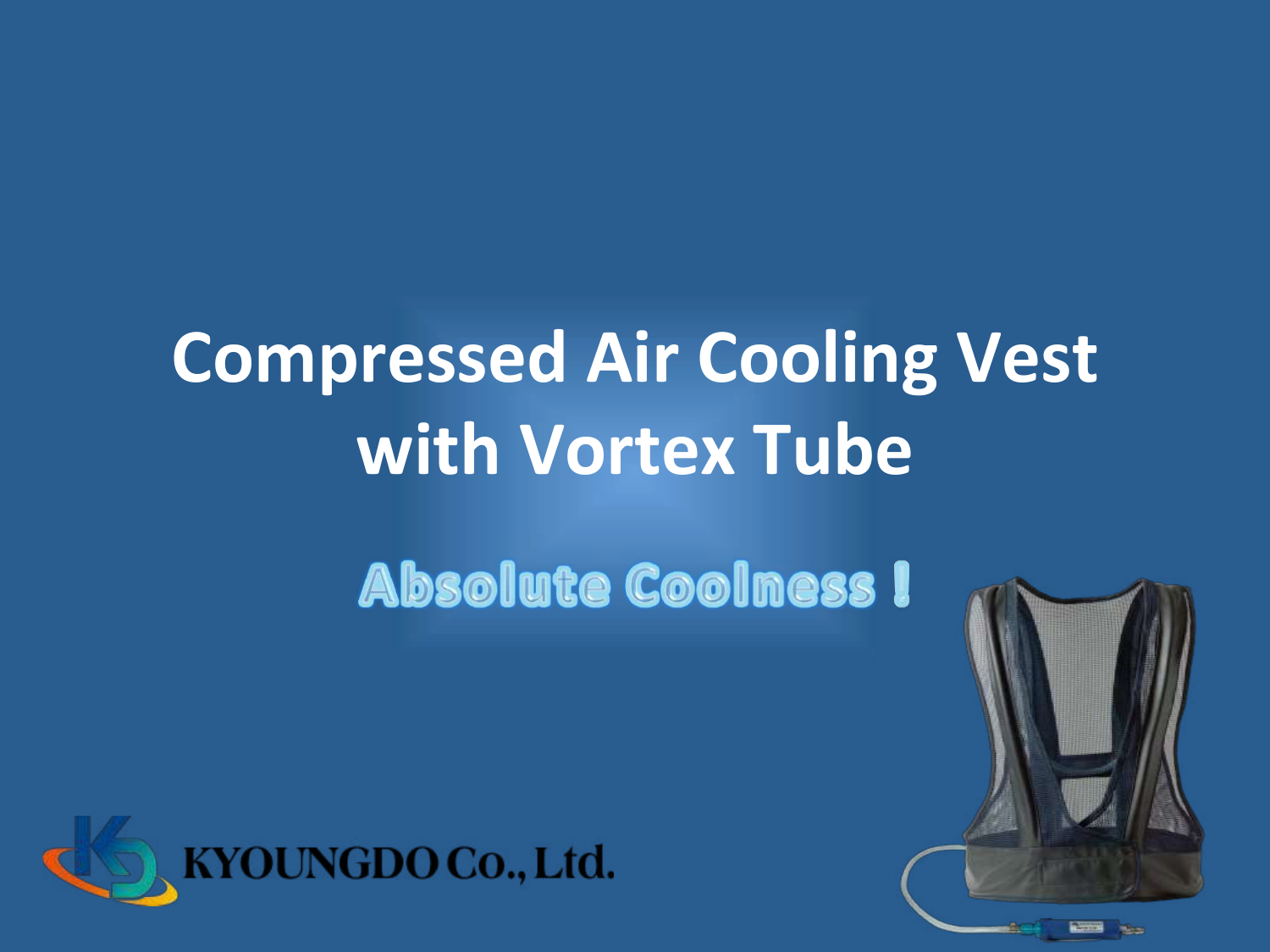### Introduction



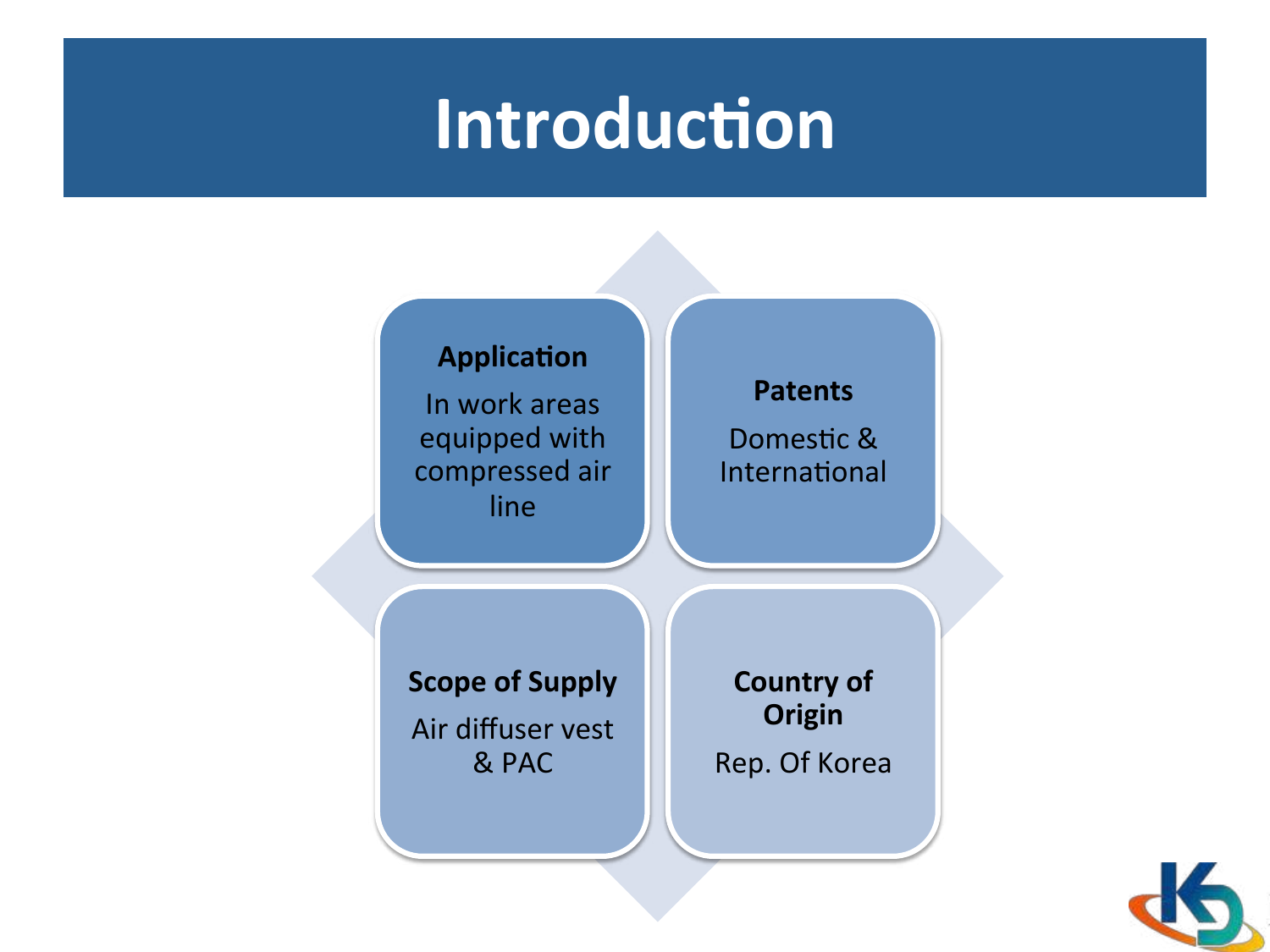### Benefits

The PAC is able to produce a steady stream of cold and hot air when connected to a compressed air supply. The cold air is circulated through a diffuse air vest to cool the user. The hot air is vented out.

- Reduces incidents related to heat stress
- Improves productivity and efficiency
- Reduces the frequency of non productive cooling breaks
- Consistent cooling for prolonged duration
- Easy temperature adjustment
- Upto 40 deg C temp differential

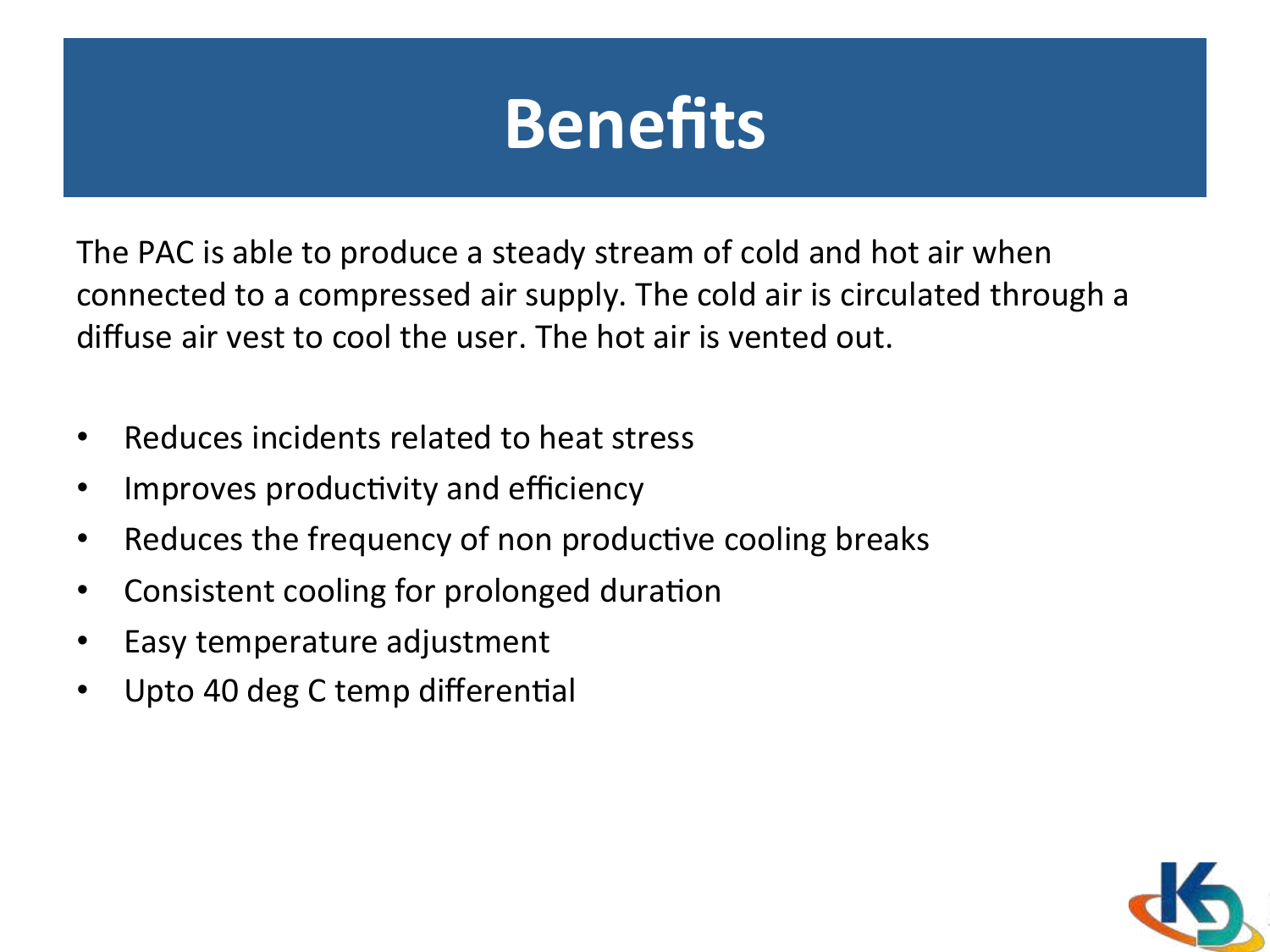### **Scope of Supply**

### **VEST**



#### KD-A700A

- Type : Slim half-body Air vest
- Material : Synthetic leather, mesh
- $\bullet$  Size  $\cdot$  One size fits all



#### KD-A700B

- Type : Slim Full-body Air vest w/leg loop
- Material : Synthetic leather, mesh
- Size : One size fits all



#### KD-A700C

- Type : Std Half body Air vest
- •Materia:l Polyester
- Size : One size fits all

### **COOLING VORTEX TUBE**



### KD-A7001

Personal Air Conditioner (PAC) (Supplied with  $\frac{1}{4}$ " quick coupler on one side and hose connecting to vest on the other)

#### **SCOPE OF SUPPLY** ONLY VEST + KD-A7001 Compressed air hose with connectors NOT SUPPLIED



PAC is supplied with a  $\frac{1}{4}$ " quick coupler. Please use a compressed air hose with appropriate couplings at either ends to connect to the PAC and compressor



---------Not supplied with vest-----------

||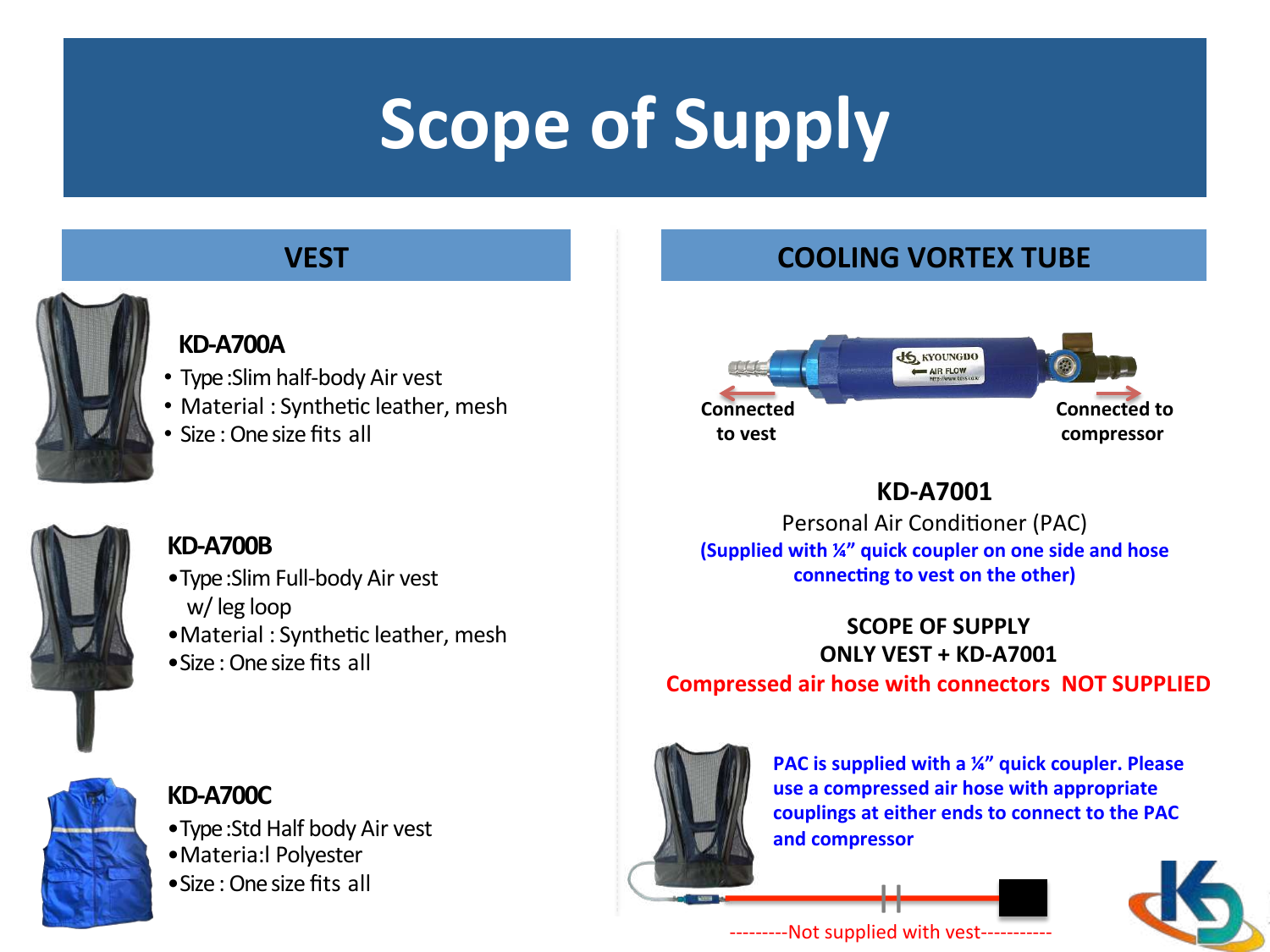### Parts



|     | No. Part names                         |
|-----|----------------------------------------|
| (1) | Hose with air holes punched every 10cm |
| (2) | Velcro                                 |
| (3) | Connecting hose to PAC(KD-A700)        |

| Cooled air outlet coupler<br>$\mathbf 1$<br>Compressed air inlet coupler (1/4") Quick<br>$\overline{2}$<br>connect (Can be changed if required)<br>Compressed air inlet control valve (Brown)<br>3<br>Hot air outlet<br>Cold air control valve (blue colour) | No. | <b>Part names</b> |
|--------------------------------------------------------------------------------------------------------------------------------------------------------------------------------------------------------------------------------------------------------------|-----|-------------------|
|                                                                                                                                                                                                                                                              |     |                   |
|                                                                                                                                                                                                                                                              |     |                   |
|                                                                                                                                                                                                                                                              |     |                   |
|                                                                                                                                                                                                                                                              |     |                   |
|                                                                                                                                                                                                                                                              |     |                   |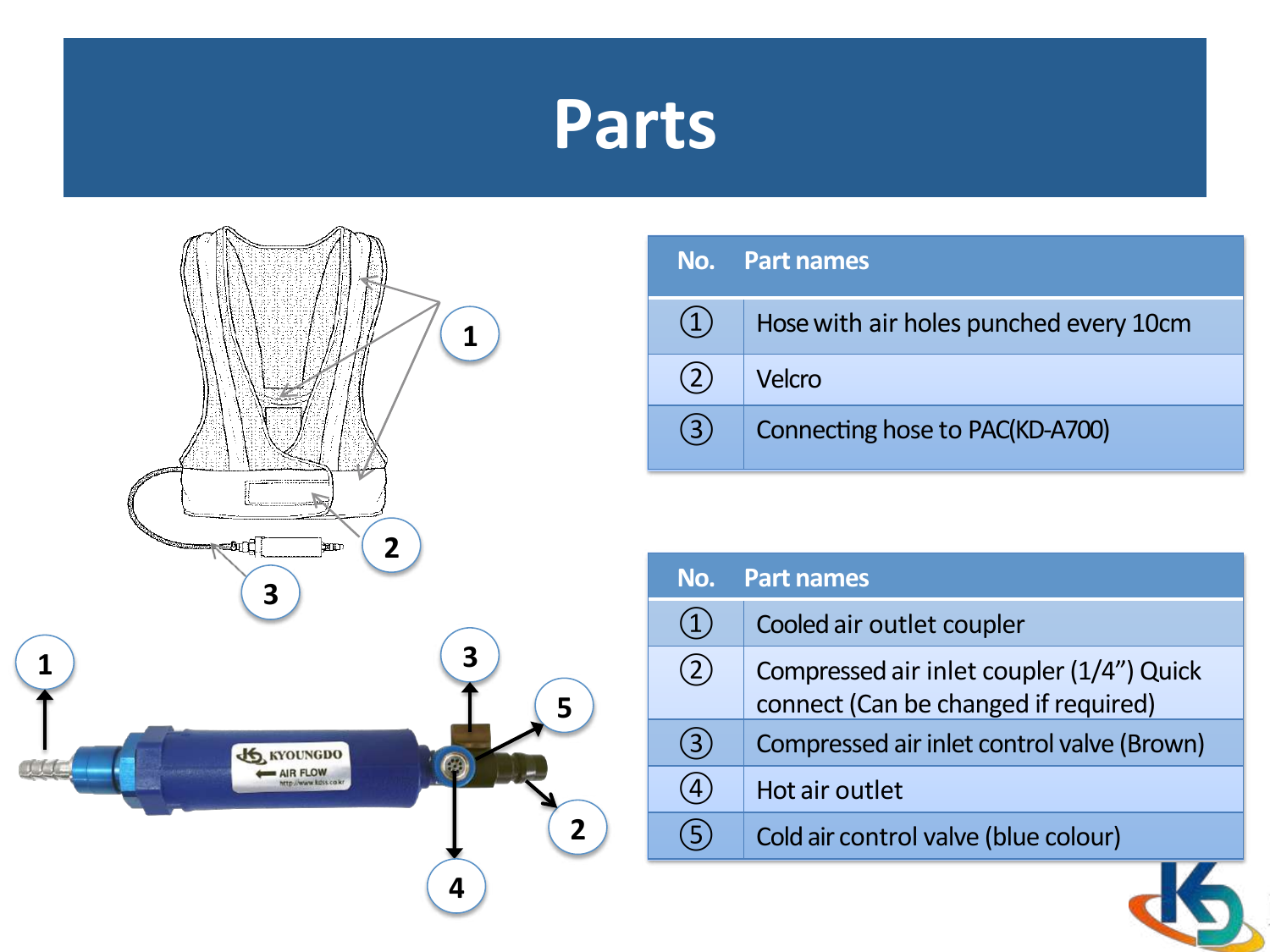## **Cooling Capacity**

### \*Test Condition

|         | Incoming air pressure | <b>Ambient air temperature</b> |
|---------|-----------------------|--------------------------------|
| 4.0 bar | 0.4 MPa               | 35 deg C                       |

#### \*Cooling Performance

| <b>Cooling air</b><br>temp. | Temp. I<br>differential | <b>Total air</b><br>consumption | <b>Hot air</b><br>exhaust | <b>Cooled air</b> | <b>Cooling capacity</b> |                     |
|-----------------------------|-------------------------|---------------------------------|---------------------------|-------------------|-------------------------|---------------------|
| $-5$ deg C                  | $40$ deg C              | 400 LPM                         | 200 LPM                   | <b>200 LPM</b>    | 591 BTU/hr              | 149 Kcal/hr $\vert$ |



\*\* Min inlet pressure of 4bar to be maintained. DO NOT operate PAC at compressed air pressure above 10.3 bar Wear appropriate gloves to avoid accidental burns

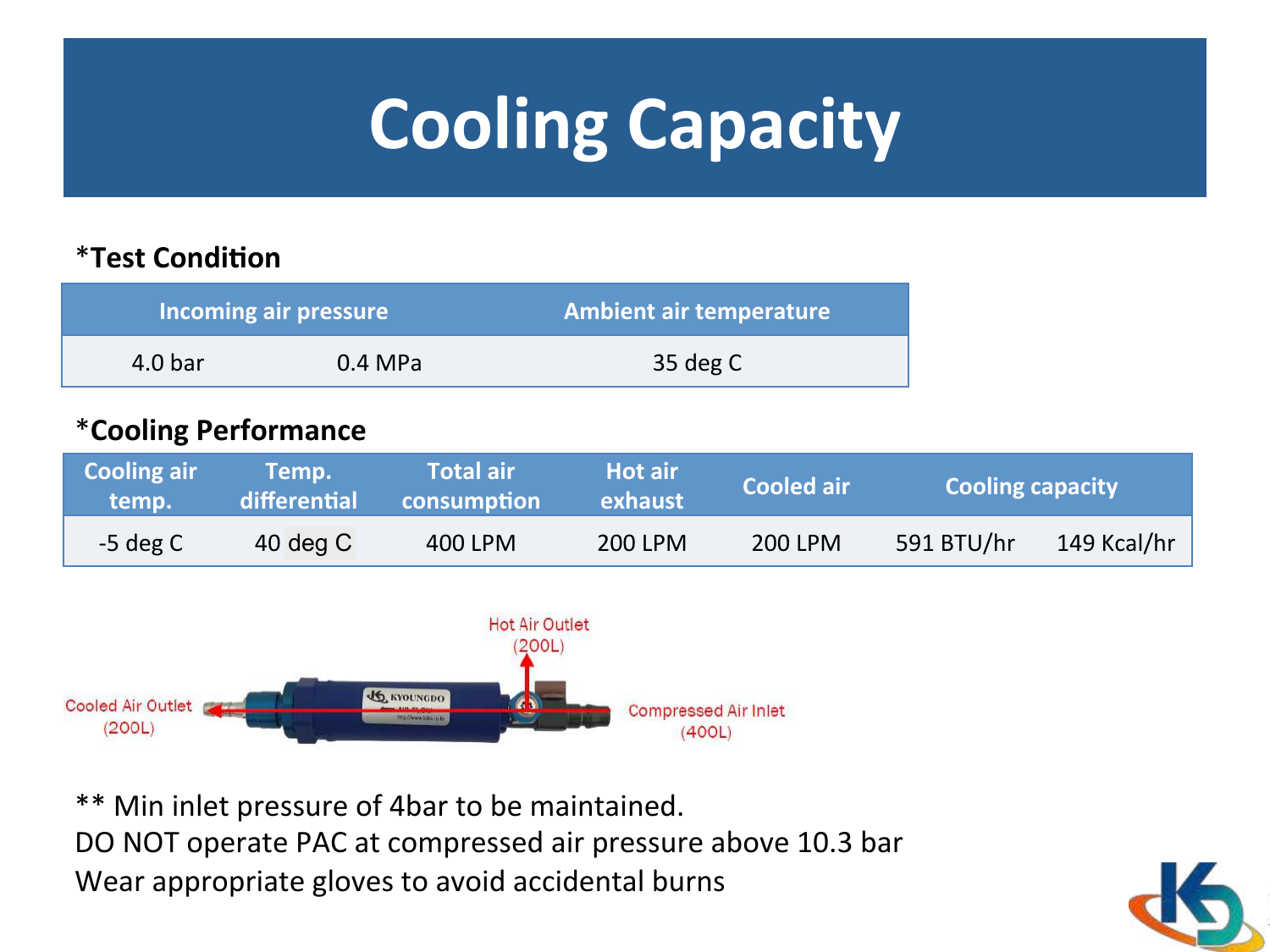### Performance Comparison

### KD-A7001 **Competitor's** product



#### Cooling Performance

Hot air outlet temperature

Minimized heated zone comparing to existing products to avoid burn hazard \*\* Gloves recommended during use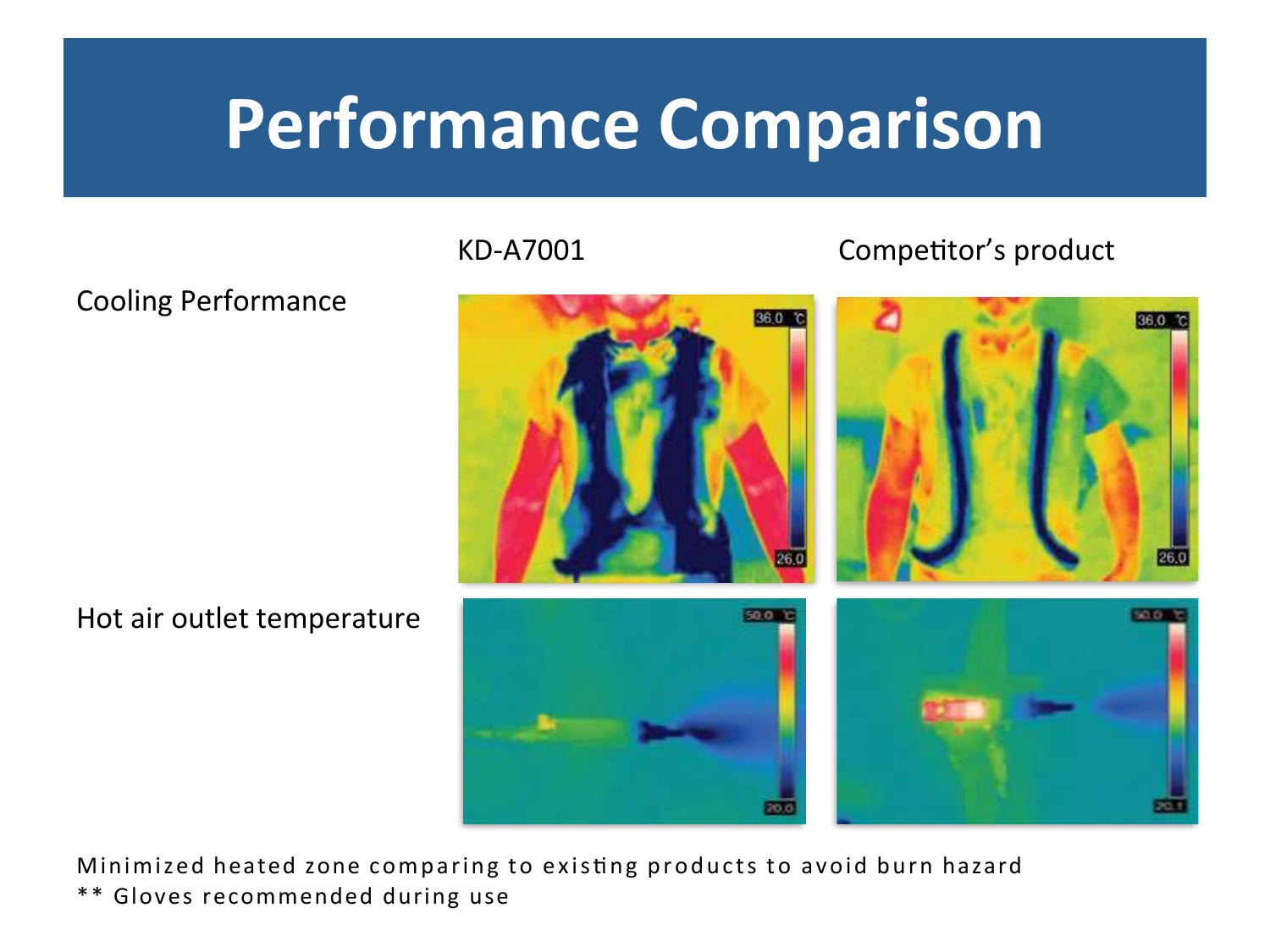### Patents

• 'I' shaped air flow with inlet/outlet in the same line compared to 'T' shaped configuration in competitor's product





Competitor's product

• Reduced overheating and chance of burn injuries

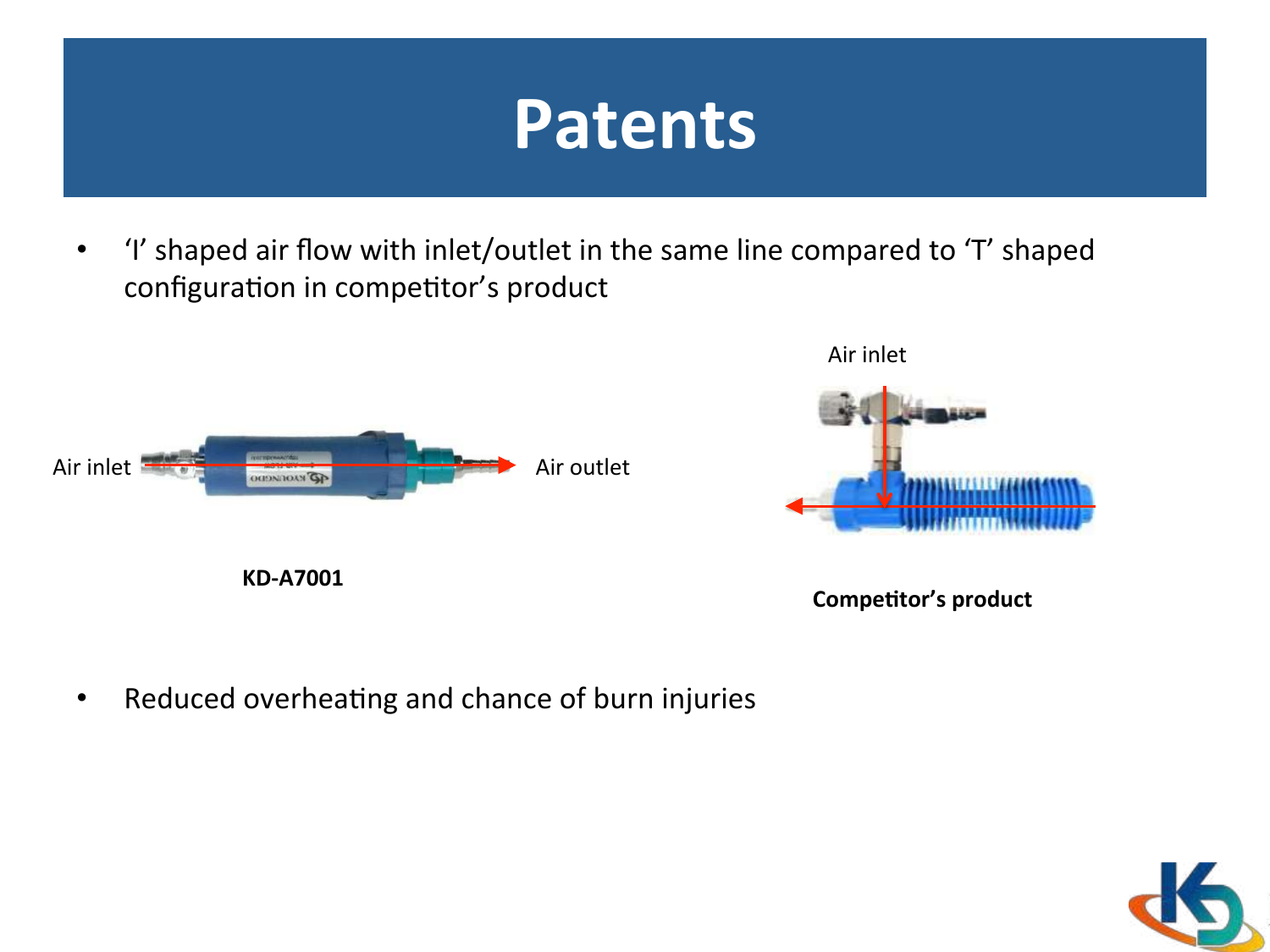### Applications

- Welding Operations
- Ship yards
- Sand Blasting
- Work shops
- Power Plants
- Boiler Rooms
- Metal Industries
- Casting/ Forging Shops
- Mines
- Smelters
- Foundries
- Steel Mills
- HAZMAT Operations
- Warehouses without air conditioning

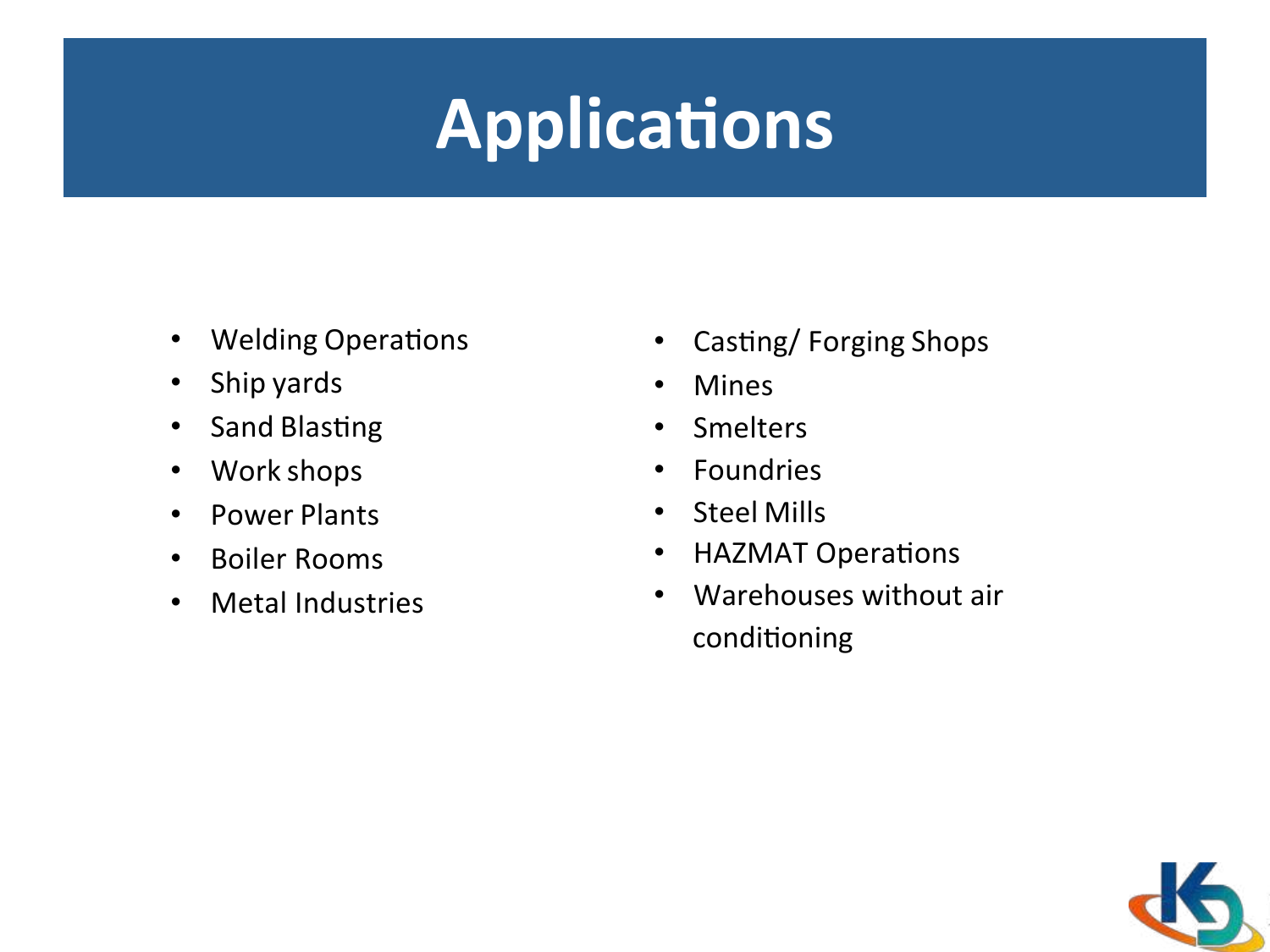### Instructions for use

**Items required to connect to PAC** (not supplied with air vest)

- Compressed air hose with appropriate couplings on either side  $(1/4"$  quick connect coupling provided on the PAC)
- Compressor (Incoming pressure to PAC to be min 4 bar)

#### How to use

- Wear the vest and adjust the velcro for a secure fit
- Pass the provided belt through the loop on the PAC pocket and secure around waist/ leg as desired
- Connect the PAC to the compressor
- The inlet air volume can be regulated to a certain extent by turning the brown valve
- Adjust cold air flow as desired by turning the blue dial

Please refer to precautionary measures recommended







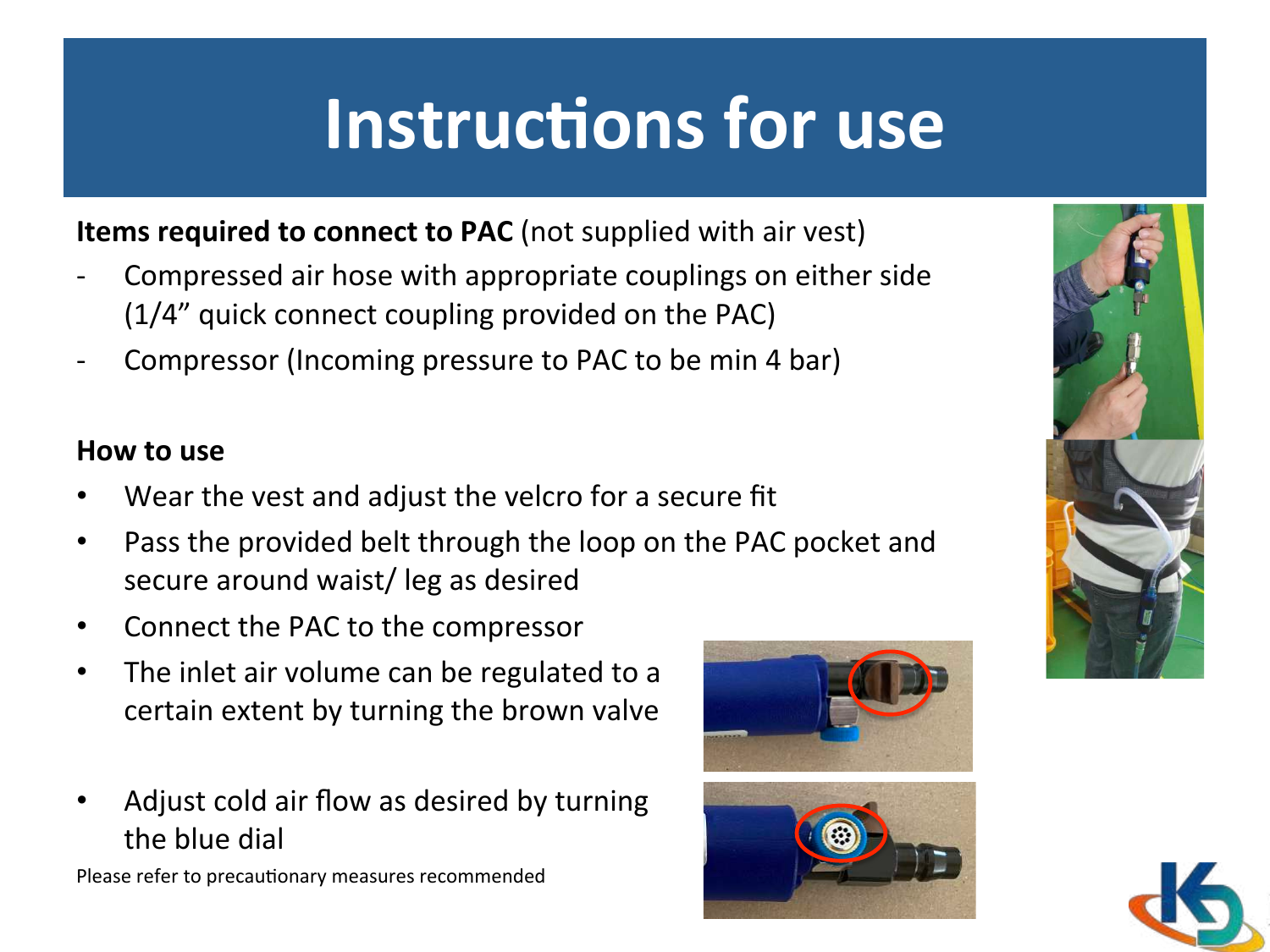### **General Safety & performance** considerations

#### WARNING: COMPRESSED AIR COULD CAUSE DEATH, BLINDNESS OR INJURY.

- Do not operate a Personal Air Conditioner at air pressures above 150 psig (10.3 bar)
- The area around the hot air outlet can be hot. Exercise caution and wear appropriate gloves to avoid accidental burns
- Use appropriate couplers with air hose to connect to PAC
- Avoid direct contact with compressed air.
- Do not direct compressed air from a nozzle or orifice at any person.
- When using compressed air, wear safety glasses with side shields.
- The area near the temperature adjustment valve may be hot: use gloves when adjusting the valve to avoid burns.
- Ensure all connections and couplings are secure, and hold the open end of the hose firmly to avoid uncontrolled "whipping" of the hose
- The compressed air supply must be filtered (5 micron maximum) to remove water and dirt for optimal performance
- THE PAC IS TO BE USED WITH COMPRESSED AIR ONLY AS PRESCRIBED. MUST NOT USE OXYGEN, LPG, OR ANY OTHER TYPE OF GAS.

#### TROUBLESHOOTING

Insufficient air flow may be caused by the following:

- 1. Undersized compressed air pipe or hose diameter.
- 2. Compressed air hose too long (excessive pressure drop through hose).
- 3. Compressed air pressure too low.
- 4. Insufficient compressed air volume.
- 5. Partial or complete blockage of internal compressed air path
- 6. Loose cold air outlet fitting (if disassembled for cleaning).